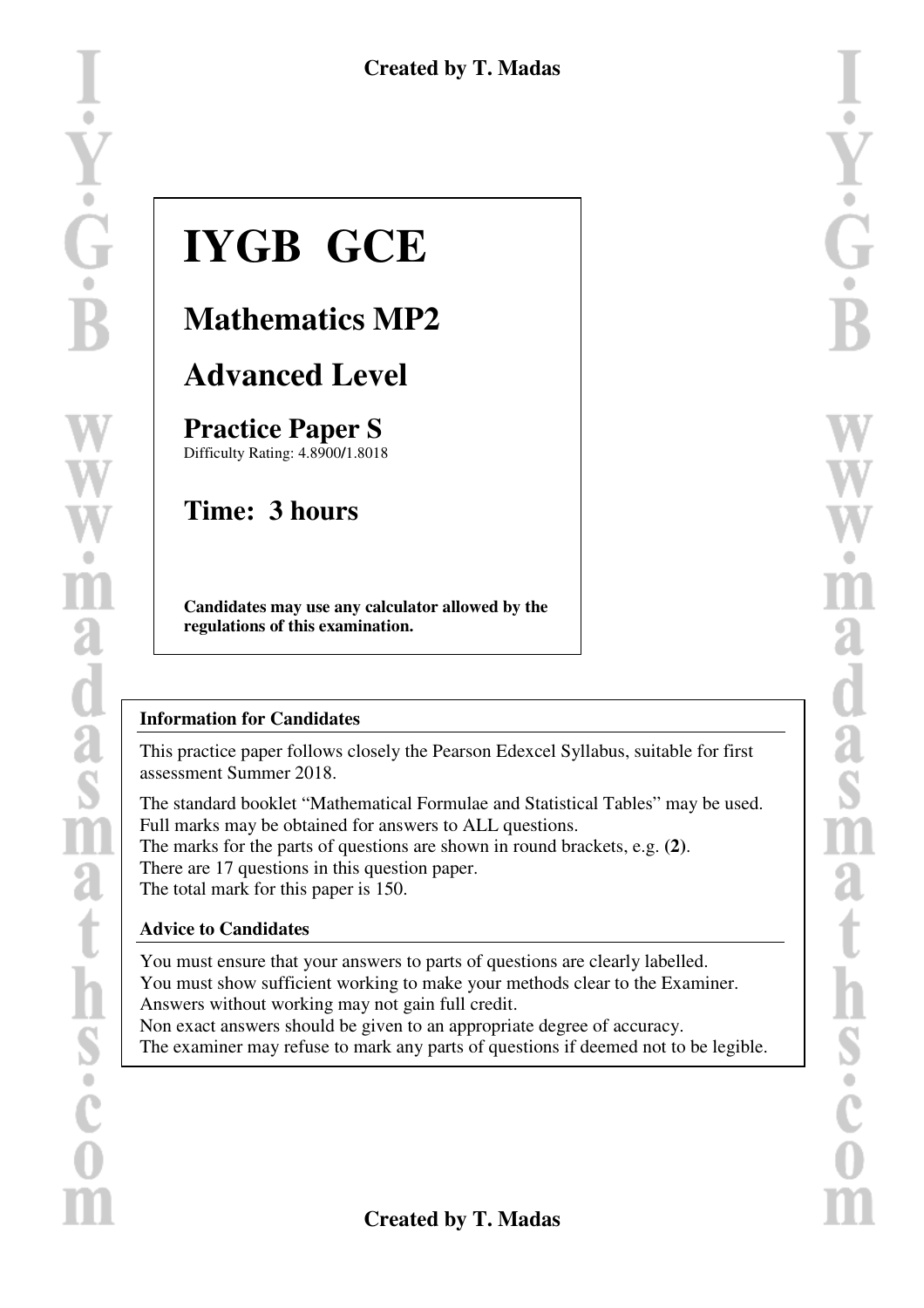**Question 1** 



The figure above shows a square *ABCD* of side length 2 units.

The vertices *A* and *B* lie on the circumference of a circle while the side *DC* is a tangent to the same circle.

Determine the radius of this circle.

#### **Question 2**

Prove by **contradiction** that  $log_{10} 5$  is an irrational number.

**Question 3** The curve *C* has equation

$$
y = \ln(1 + \cos x), \quad x \in \mathbb{R}, \quad -\pi < x < \pi.
$$

Show clearly that

$$
\frac{d^4y}{dx^4} + e^{-y} \left(\frac{dy}{dx}\right)^2 + 2e^{-2y} = 0.
$$
 (8)

(**5**)

(**4**)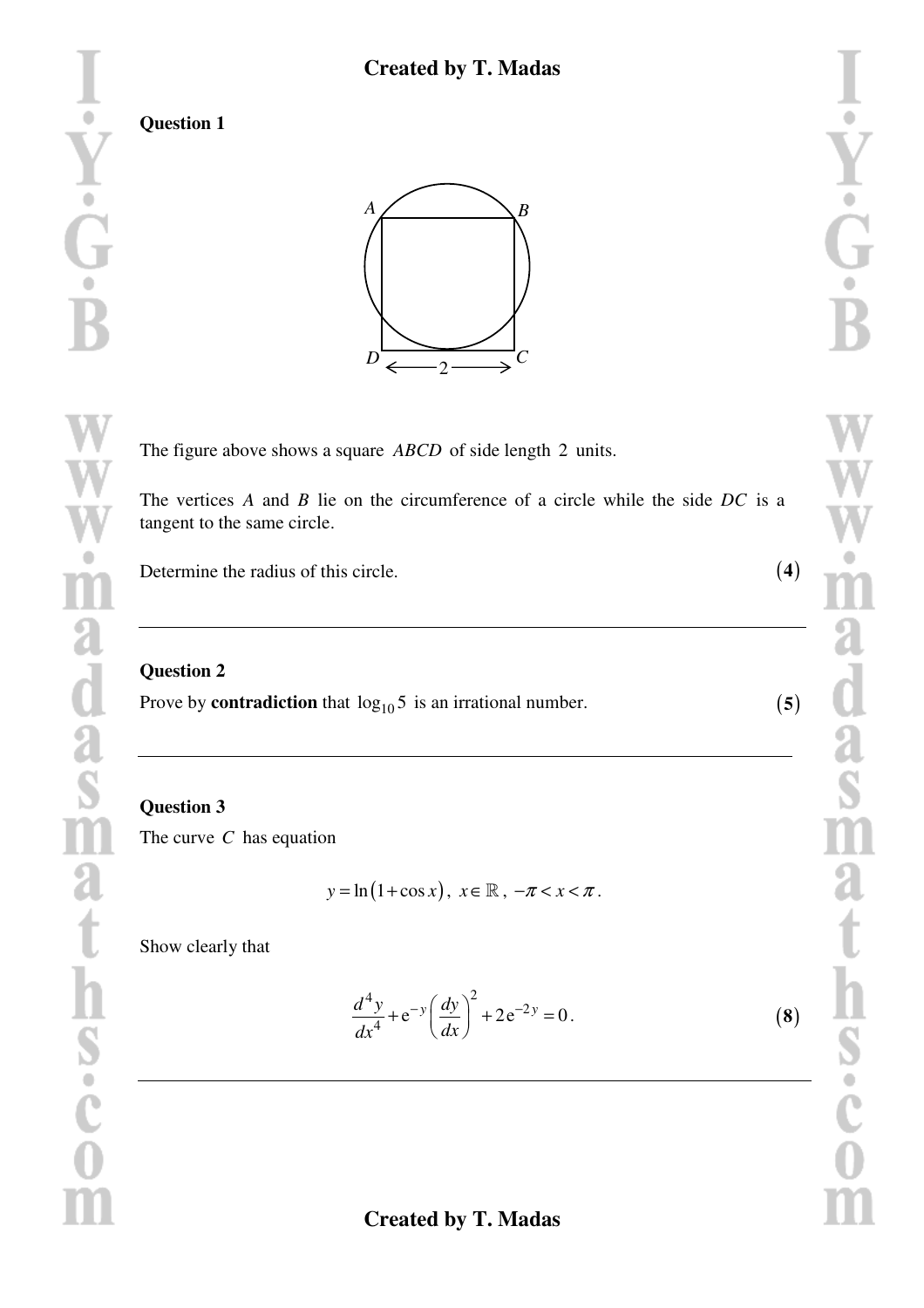### **Created by T. Madas**

#### **Question 4**

A curve *C* is given parametrically by

$$
x = t^2 - p^2, \qquad y = 2tp,
$$

where *t* and *p* are real parameters.

The parameters  $t$  and  $p$  are related by the equation

$$
p^2 = 2t^2 - 1.
$$

|  |  | Show that a Cartesian equation for $C$ is |  |  |  |  |
|--|--|-------------------------------------------|--|--|--|--|
|--|--|-------------------------------------------|--|--|--|--|

$$
y^2 = 4(x-1)(2x-1).
$$
 (6)

#### **Question 5**

The function *f* is defined below.

$$
f(x) \equiv \frac{e^{\sin x \cos x} + 1}{e^{\sin x \cos x} - 1}, \quad x \in \mathbb{R}.
$$

Prove that *f* is odd.

#### **Question 6**

The Fibonacci sequence is given by the recurrence formula

$$
u_{n+2} = u_{n+1} + u_n, \quad u_1 = 1, \ u_2 = 1.
$$

It is further given that in this sequence **the ratio of consecutive terms** converges to a limit φ , known as the *Golden Ratio*.

Show, by using the above recurrence formula, that  $\phi = \frac{1}{2} (1 + \sqrt{5})$ . (**7**)

(**6**)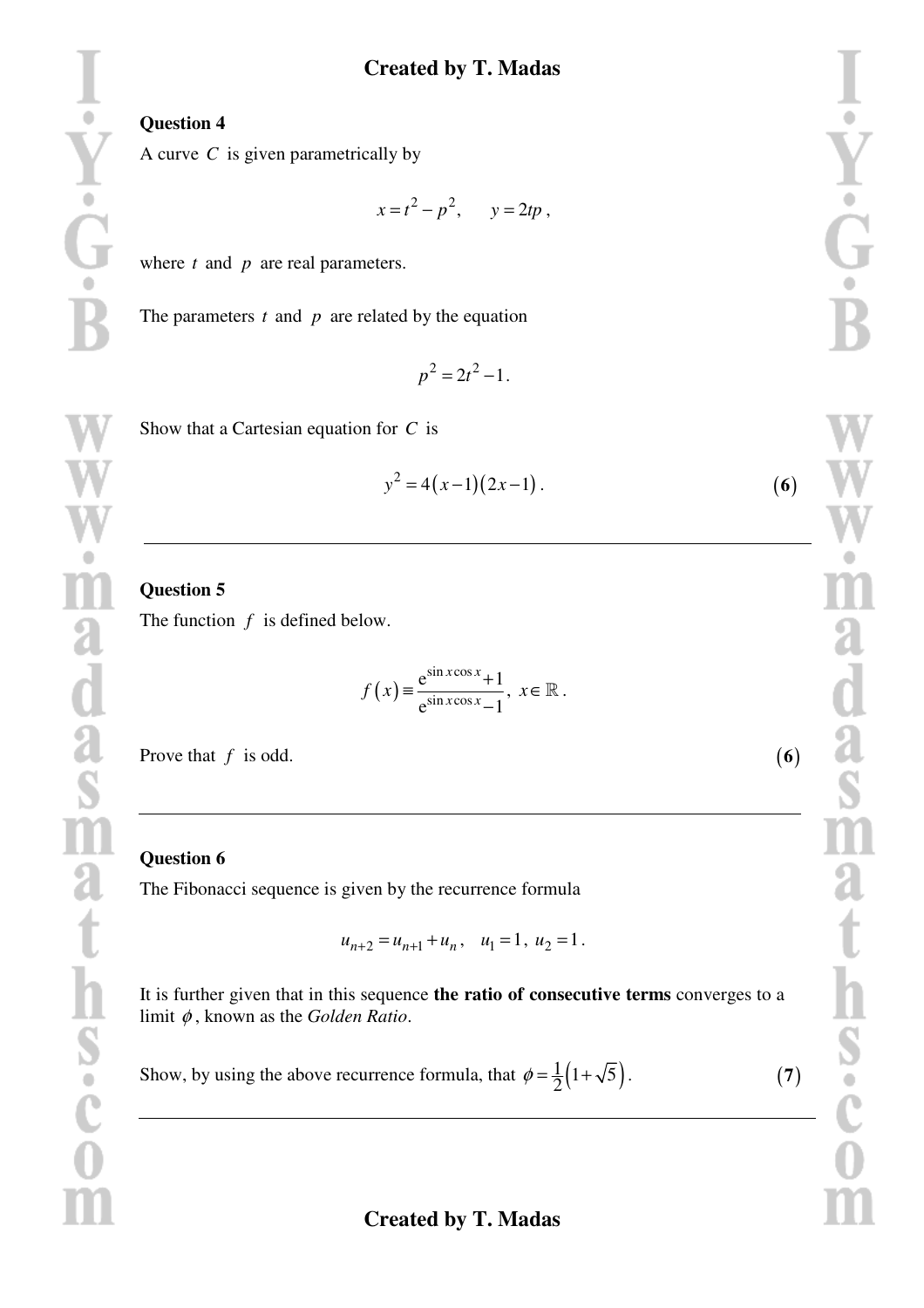## **Created by T. Madas**

#### **Question 7**

 $\circ$ 

Y<br>G·

wind<br>adads<br>as

t

 $\mathbf{h}$ 

S<br>Coco

The first three terms of a geometric progression are the respective  $7<sup>th</sup>$  term,  $4<sup>th</sup>$  term, and  $2<sup>nd</sup>$  term of an arithmetic progression.

Determine the common ratio of the geometric progression.

#### **Question 8**



A container is in the shape of hollow inverted right circular cone of height 72 cm and radius 18 cm.

The container, which is initially empty, is placed, with its axis vertical, under a tap where water is flowing in at the constant rate of  $k \text{ cm}^3 \text{ s}^{-1}$ .

The rate at which the height of the water in the container is rising 12.5 **minutes** after it was placed under the tap is  $\frac{2}{75}$  $\text{cm s}^{-1}$ .

Determine the value of *k* .

[volume of a cone of radius r and height h is given by  $\frac{1}{3}\pi r^2 h$ ]

(**10**)

(**9**)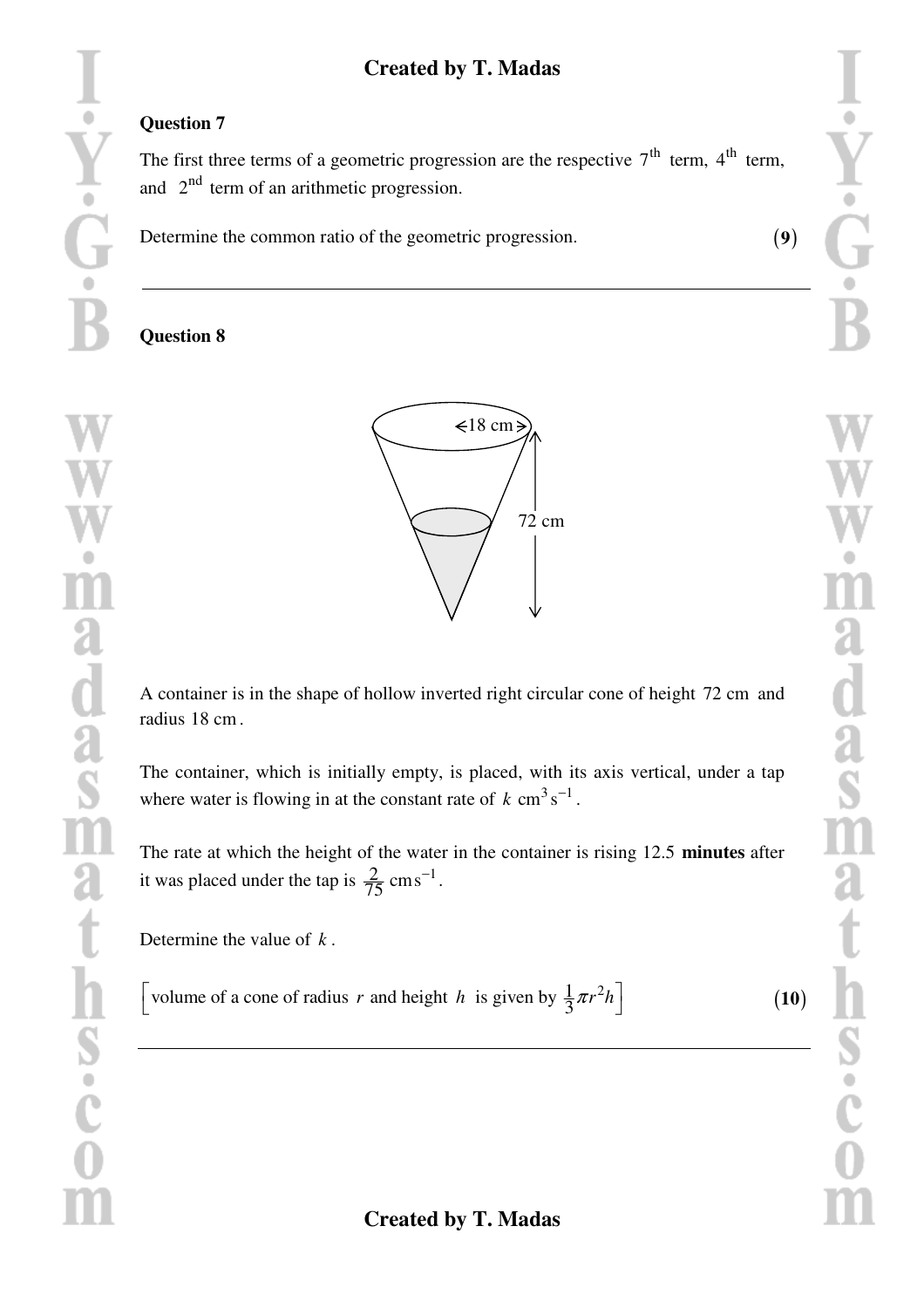#### **Created by T. Madas**

#### **Question 9**

The function  $y = f(x)$  satisfies the differential equation

$$
\frac{dy}{dx} = \frac{2xy(y+1)}{\sin^2(x+\frac{1}{6}\pi)},
$$

subject to the condition  $y = 1$  at  $x = 0$ .

Find the exact value of *y* when 12  $x = \frac{\pi}{12}$ .

**Question 10** 

$$
S = 1 + \frac{2}{4} + \frac{2 \cdot 3}{4 \cdot 8} + \frac{2 \cdot 3 \cdot 4}{4 \cdot 8 \cdot 12} + \frac{2 \cdot 3 \cdot 4 \cdot 5}{4 \cdot 8 \cdot 12 \cdot 16} + \dots
$$

By considering a suitable binomial series, or other wise, find the sum to infinity of *S* .

#### **Question 11**

Use trigonometric algebra to find the solution of the following simultaneous equations, in the intervals  $0 \le x < 2\pi$ ,  $0 \le y < 2\pi$ .

 $4\cos y = 3 - 2\sin x$  and  $4y - 2x = \pi$ .

(**11**)

(**7**)

(**8**)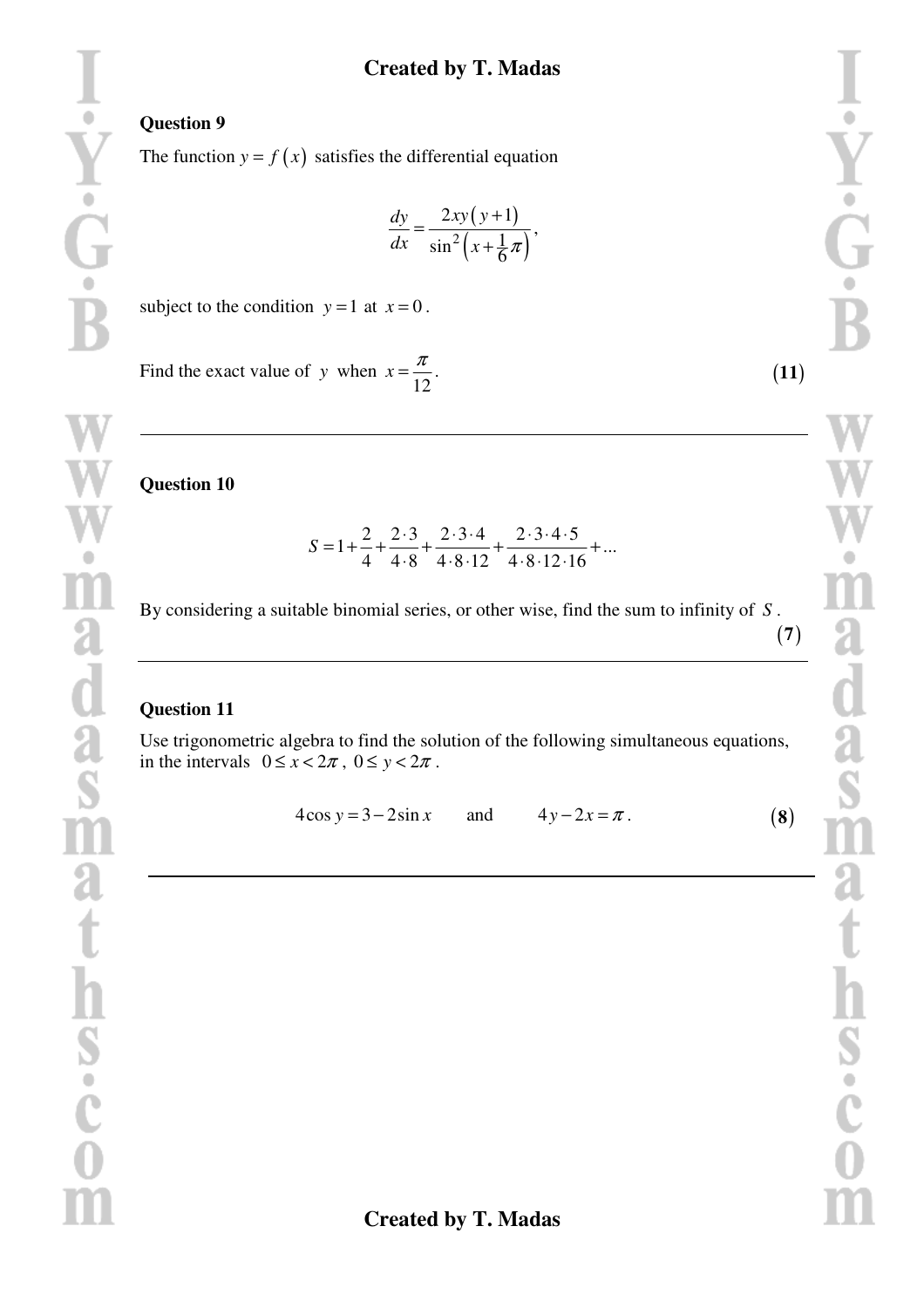### **Question 12**

The vertices of the triangle *OAB* have coordinates  $A(6, -18, -6)$ ,  $B(7, -1, 3)$ , where *O* is a fixed origin.

The point *N* lies on *OA* so that  $ON : NA = 1:2$ .

The point *M* is the midpoint of *OB* .

The point *P* is the intersection of *AM* and *BN* .

By using vector methods, or otherwise, determine the coordinates of *P* .

### **Question 13**

Y

m

a<br>da<br>m

a

t

h<br>s<br>c<br>c<br>m

The curve *C* has equation

$$
y = |x^2 - 16| + 2(x - 4), \ x \in \mathbb{R}.
$$

Sketch a detailed graph of *C* and hence show that the area of the finite region bounded by *C* and the *x* axis, for which  $y < 0$ , is 32 square units. (**12**)

#### **Question 14**

By using the substitution  $u = \sec x + \sqrt{\tan x}$ , or otherwise, find

$$
\int \frac{1+2\sin x\sqrt{\tan x}}{2\left[1+\cos x\sqrt{\tan x}\right]\cos x\sqrt{\tan x}}\,dx\,.
$$
 (11)

(**10**)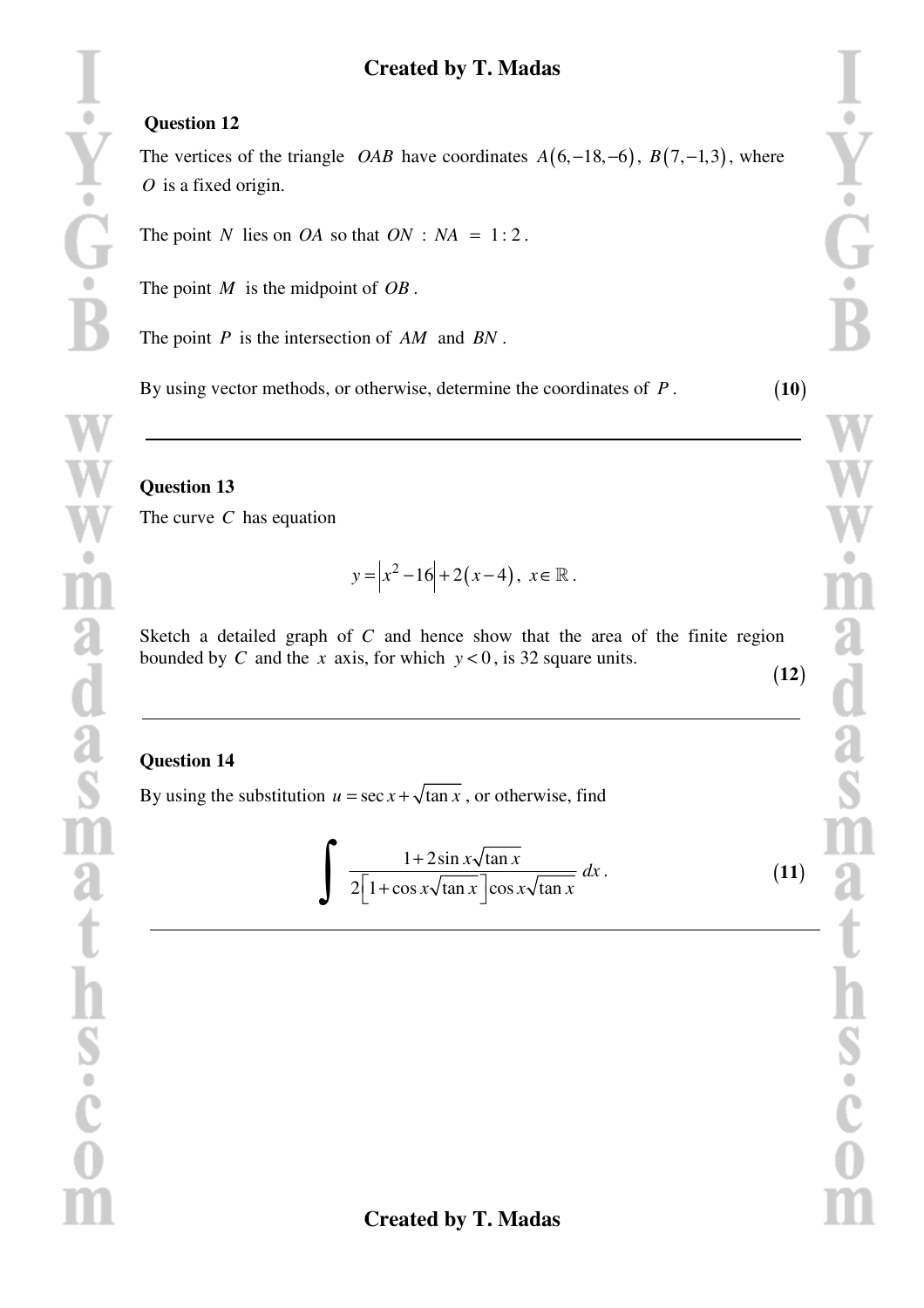(**3**)

(**10**)

#### **Question 15**

The curve *C* has equation

$$
f(x) = 3x^4 + 8x^3 + 3x^2 - 12x - 6, \quad x \in \mathbb{R}.
$$

The curve has a single stationary point whose *x* coordinate lies in the interval  $[n, n+1]$ , where  $n \in \mathbb{Z}$ .

**a)** Determine with full justification the value of *n* .

A suitable equation is rearranged to produced three recurrence relations, each of which may be used to find the *x* coordinate of the stationary point of *C* .

These recurrence relations, all starting with  $x_0 = \frac{1}{2}$  $x_0 = \frac{1}{2}n$  are shown below.

(i) 
$$
x_{n+1} = \frac{2}{2x_n^2 + 4x_n + 1}
$$
 (ii)  $x_{n+1} = \frac{1}{x_n^2} - \frac{1}{2x_n} - 2$  (iii)  $x_{n+1} = \sqrt{\frac{2 - x_n}{4 + 2x_n}}$ 

**b)** Use a differentiation method, to investigate the result in attempting to find an approximate value for the *x* coordinate of the stationary point of  $f(x)$ , with each of these three recurrence relations.

The method must include ...

- ... whether the attempt is successful
- ... whether the convergence or divergence is a "cobweb" case or a "staircase" case.
- ... which recurrence relation converges at the fastest rate.

You may not answer part **(b)**, by simply generating sequences.

#### **Question 16**

The point  $P(x, y)$  lies on a circle with centre at  $(1,0)$  and radius 1.

Find, in exact surd form, the greatest value of  $x + y$ , for all the possible positions of the point *P* . (**11**)